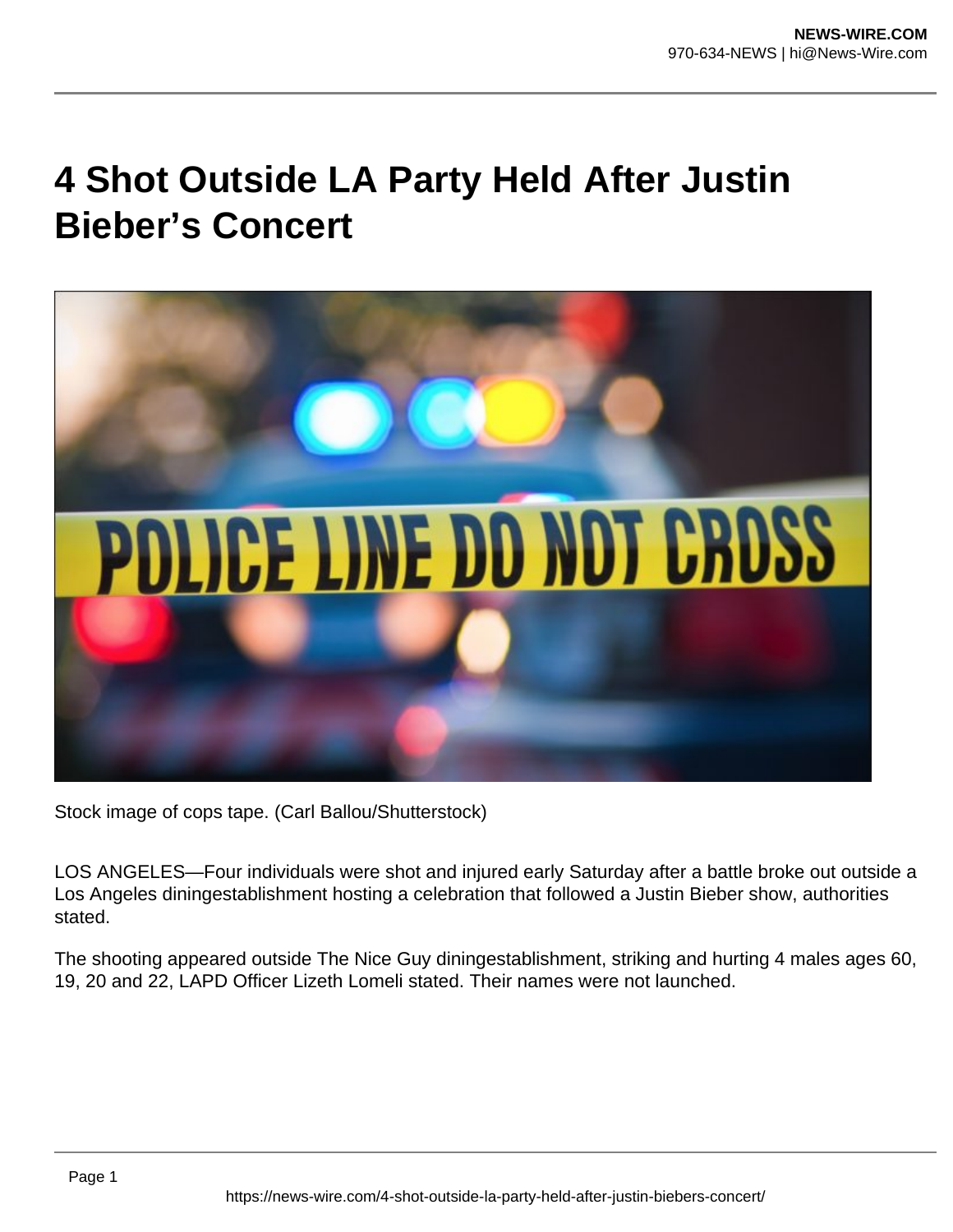Two of the victims were taken to the healthcarefacility and were noted in steady condition. A 3rd individual left the scene however was lateron carried by the Los Angeles Fire Department to the healthcenter, likewise in steady condition, she stated.

Lomeli stated she didn't have instant info on the 4th victim.

No suspect hasactually been determined, she stated.

The celebration followed Bieber's personal show at the Pacific Design Center in West Hollywood, California as part of a Super Bowl-week celebration called "Homecoming Weekend." The visitors at the star-studded occasion consistedof Jeff Bezos, his sweetheart TELEVISION host Lauren Sánchez, "Hamilton" star Anthony Ramos, and NFL Hall-of-Famer Tony Gonzalez.

The Hollywood Reporter reports that Bieber and his otherhalf Hailey Baldwin, Drake, Khloe Kardashian, and Tobey Maguire were likewise amongst the stars seen goinginto the afterparty.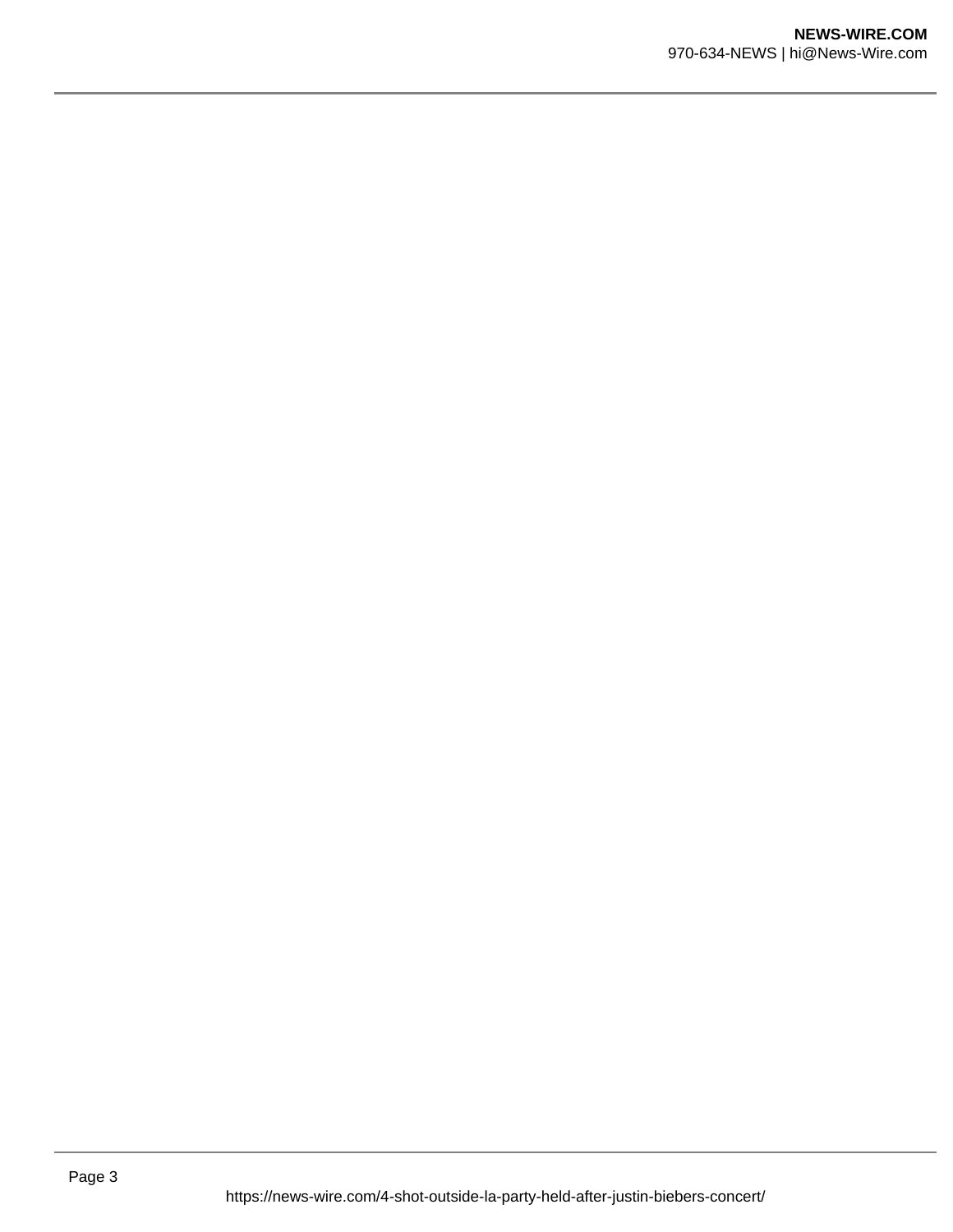